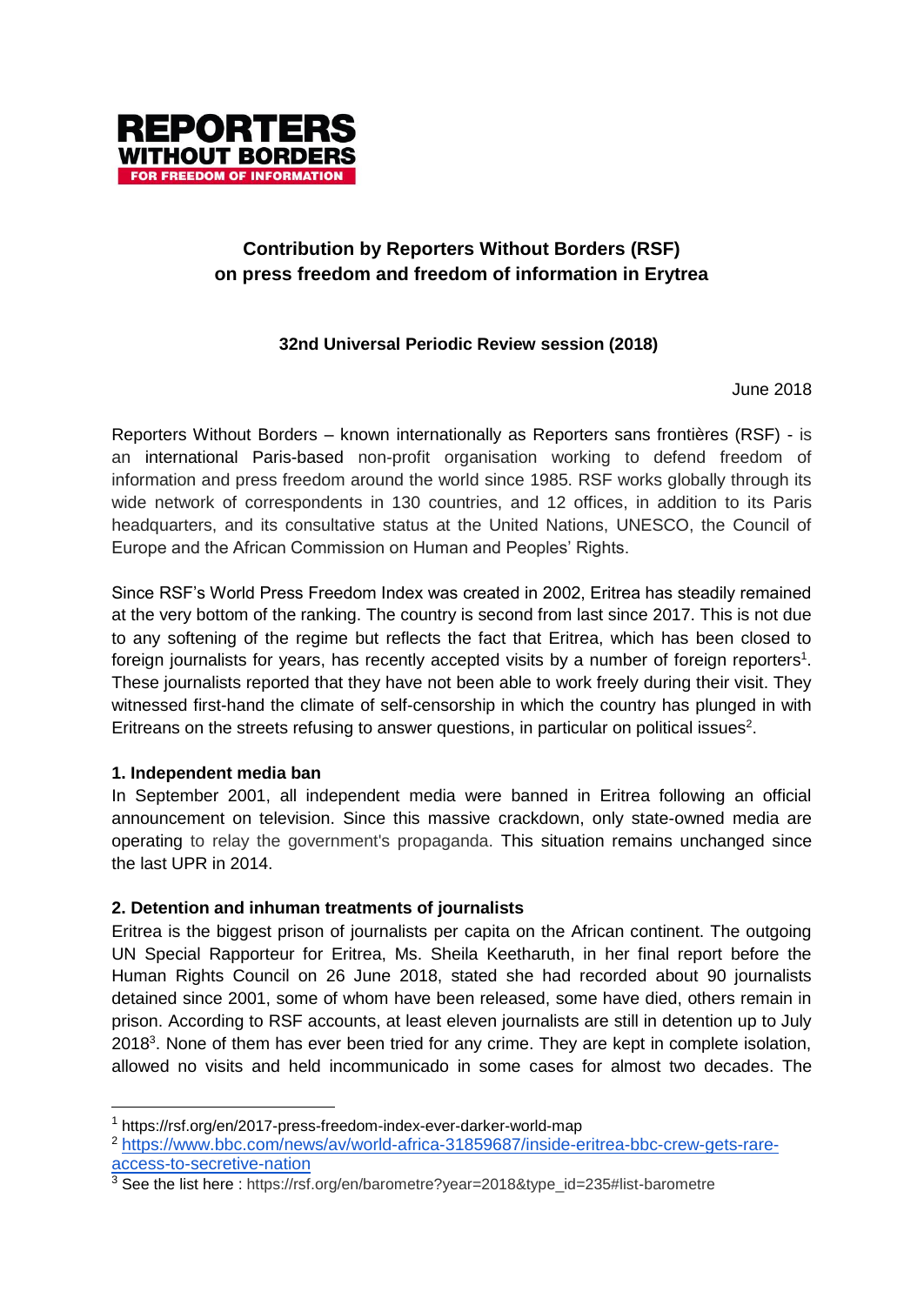Eritrean government clearly violates the rights of the detained journalists as they have neither been tried, sentenced or been given the right of Habeas Corpus<sup>4</sup>.

According to RSF accounts, of all the journalists detained since 2001, only 4 are still alive: Dawit Isaak (2017 Unesco Guillermo Cano prize winner), Seyoum Tsehaye, Temesgen Gebreyesus and Emanuel Asrat. Seven of their colleagues arrested at the same time have died in detention.

Reporters Without Borders have brought Dawit Isaak's case before the African Commission on Human and People's Rights. In its decision in the case 428/12 published in 2017 the Commission reiterates its clear findings from 2007 in the case 275/03. The Commission demanded that Dawit Isaak and the other journalists be released or given a speedy trial, that the ban on free press is lifted and that the detainees are immediately granted visits by family and legal representatives. Despite the fact that Eritrea had 11 years to act following the Commission's first decision, nothing has happened.

In an interview with Radio France International in June 2016<sup>5</sup>, Eritrean Minister for Foreign Affairs, Mr. Osman Saleh, said that all prisoners are alive and that the "*government is looking for their safety and they are in good hands*". He specifically stated that Swedish-Eritrean journalist Dawit Isaak, who is being held incommunicado since 2001, is alive and that the government will decide his fate "*through justice*". Minister Saleh claims that "*these are political prisoners and the government is dealing with them*". More than two years have passed since that interview, and there has yet been no trial. These four journalists will soon have spent 17 years in prison without trial.

In November 2017 the Swedish daily *Expressen* published a piece<sup>6</sup> in which are interviewed Eritrea's Minister for Justice Ms. Fozia Hashim and Minister for Information, Mr. Yemane Gebremeskel. The two officials stated that the issue of Swedish-Eritrean journalist Dawit Isaak is a political rather than a legal matter, that Sweden should not act on Mr. Dawit Isaak's behalf, and that his detention is an Eritrean matter. Minister Hashim said the laws of Eritrea are clear and that they are working on the issue with the detained journalist. However, eight months after this interview Dawit Isaak is still detention, isolated from the world.

#### **3. Very limited access to international media**

-

Eritrea delivered its first country report ever to the aforementioned ACHPR in February 2018. Though the report was years overdue it is to be welcomed.

In this report (Item 76) the government claims that the people in Eritrea has full access to international media. However, though such media have been reported to be available to visiting journalists and tourists in the capital, Asmara, they are not widely available to

<sup>4</sup> The Swedish section of Reporters without Borders filed a writ for Habeas Corpus for detained Swedish-Eritrean journalist Dawit Isaak with the Eritrean High Court 2011 and again in 2012. The Court has not reacted.

<sup>5</sup> http://en.rfi.fr/africa/20160621-eritrea-foreign-minister-denies-human-rights-abuses-clashes-ethiopiadisappeared-act

<sup>&</sup>lt;sup>6</sup> Interview in Swedish : https://www.expressen.se/nyheter/eritreas-krav-for-att-ge-dawit-isaak-enrattegang/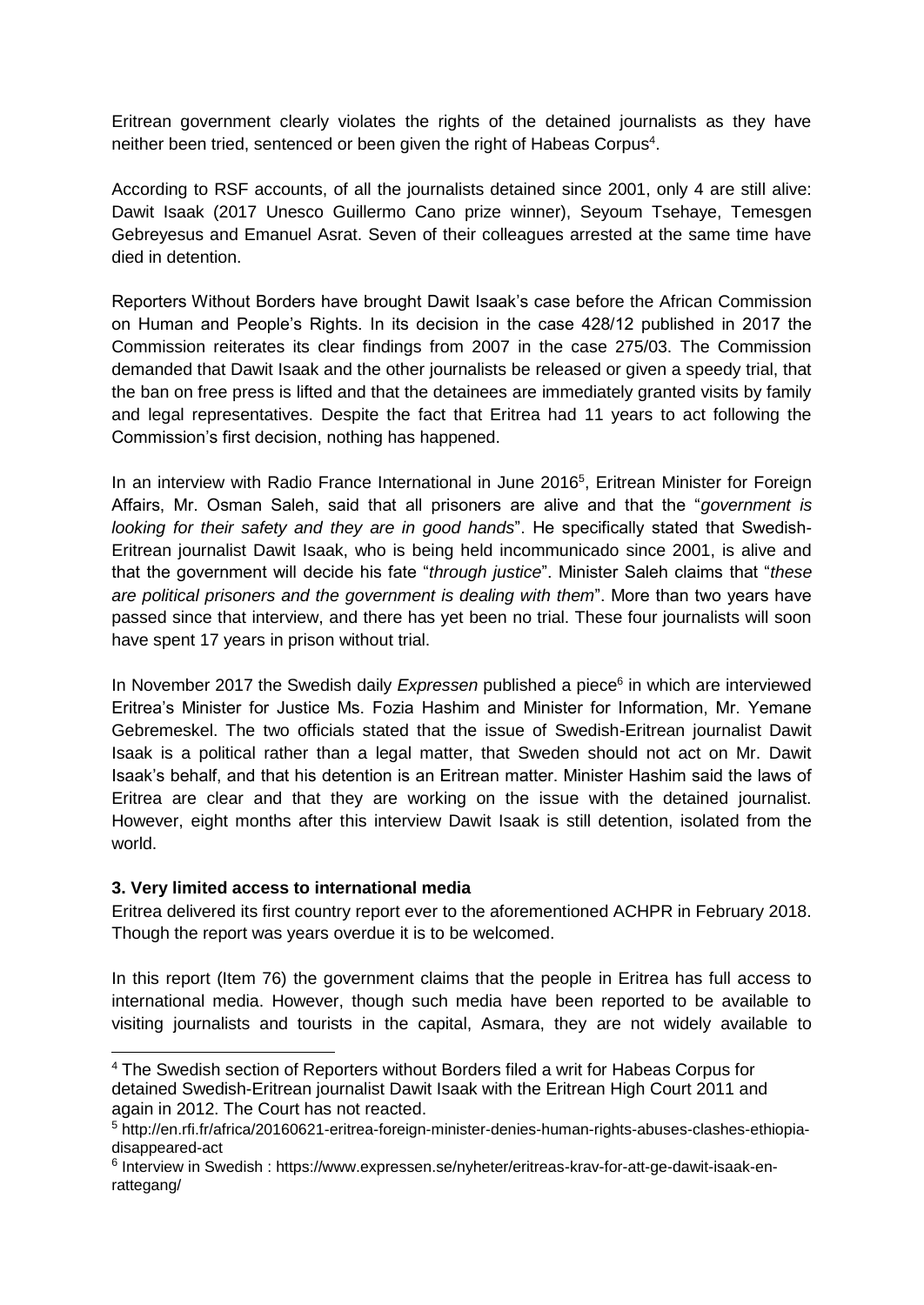Eritrea's general population. In rural areas, the State media dominate. The most listened to foreign based radio station reach 1/3 of the interviewees. And satellite TV reaches fewer than radio.

Internet is slow which sets a natural limitation. The penetration is a mere 1,4 percent of the Eritrean population according to Internet World Stats, which is the lowest penetration on the African continent. In a 2015 report on Eritrea the University of Pretoria wrote that the combined reach of mobile and fixed telephone was around five per cent<sup>7</sup>.

## **4. A misleading country report to the ACHPR**

In its report to the ACHPR, the Eritrean government made several claims regarding freedom of expression, most of which are nowhere near reality. In particular, the authorities claimed that "*The fundamental principle in the National Charter, Eritrea's Constitution of 1997 and the national codes and proclamations is that citizens have the right for lawful expression and opinion without interference*" (Item 72). The report further adds "*public media have been strengthened and reflects the truth and reality of national development. It has cultivated progressive thinking, transformational culture and reliable information instrumental to a knowledge society. [...] Hence, the contribution of Eritrea's media establishment to the freedom of expression is ascertained by its democratic nature*". (Item 73)

These proclamations ring hollow as the Constitution from 1997 has never been implemented, as media are controlled by the government and citizens have no right to free expression.

### **5. Eritrea's lack of cooperation with international institutions**

Eritrea has been continuously uncooperative with international institutions.

The UN Special Rapporteur for Eritrea has not been allowed to visit the country during her six-year mandate. The Special Rapporteurs on Freedom of Expression, on prison conditions of the African Commission on Human and Peoples' Rights (ACHPR) have also not been invited by the Eritrean government. The International Red Cross has not been allowed to visit the imprisoned journalists.

#### **6. Eritrea's lack of implementation of the 2014 UPR recommendations**

During the 2014 UPR session, Eritrea supported seven recommendations regarding respect of freedom of expression and the work of journalists. However none of these recommendations have been implemented. Journalists remain in detention without sentence, some of them since almost 17 years, and Independent media are still banned.

#### **7. RSF Recommendations**

-

Reporters Without Borders issues the following recommendations to the Eritrean authorities :

- disclose the whereabouts for all journalists detained since 2001 and show proof of their life;
- allow immediate visits to all detained journalists, in particular by the International Red Cross as well as the UN and ACHPR's Special Rapporteurs;
- release without further delay all journalists detained arbitrarily
- allow independent media to resume operating;

<sup>7</sup> [http://www.pulp.up.ac.za/other-publications/the-erosion-of-the-rule-of-law-in-eritrea-silencing](http://www.pulp.up.ac.za/other-publications/the-erosion-of-the-rule-of-law-in-eritrea-silencing-freedom-of-expression)[freedom-of-expression,](http://www.pulp.up.ac.za/other-publications/the-erosion-of-the-rule-of-law-in-eritrea-silencing-freedom-of-expression) see page 33